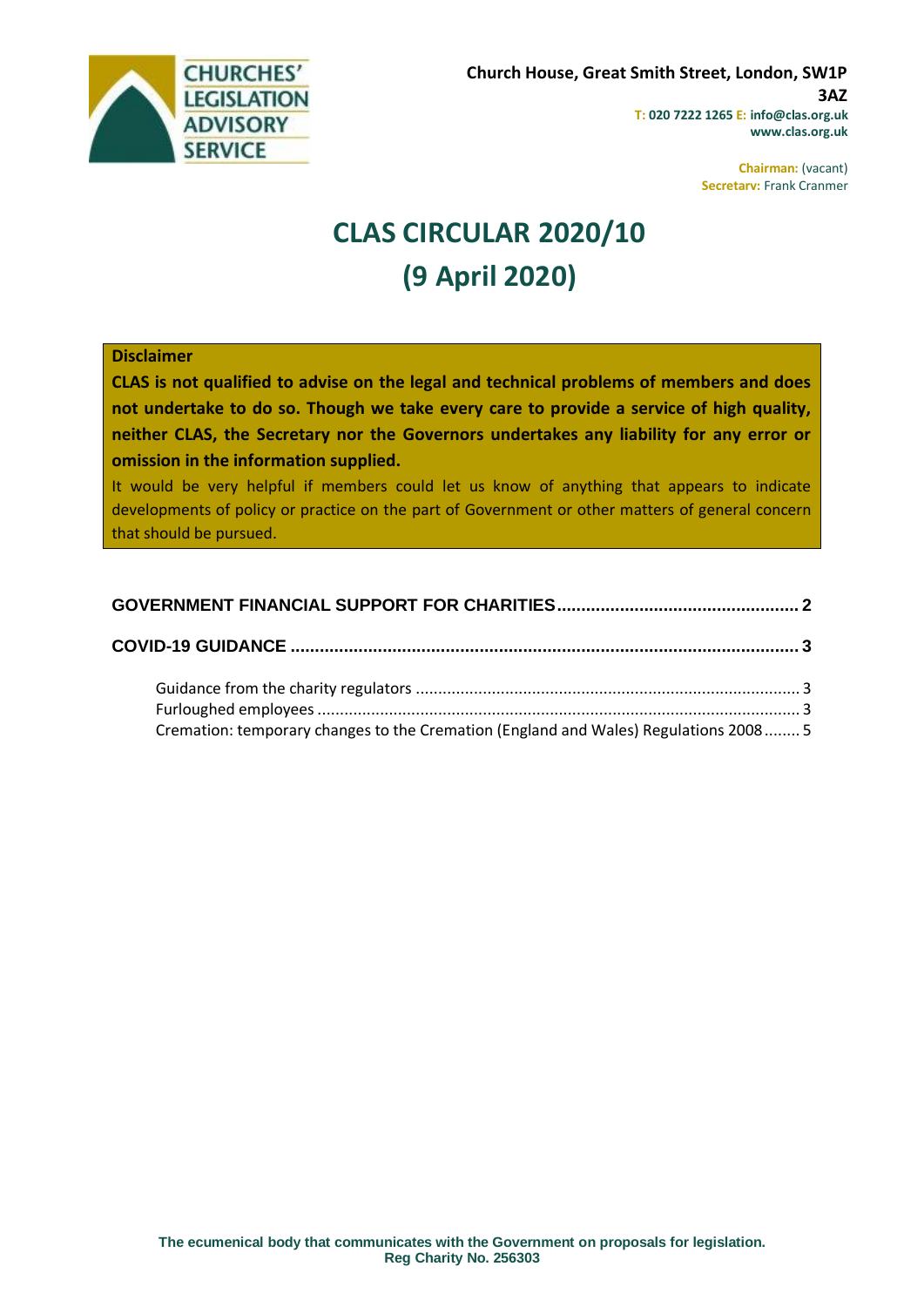## <span id="page-1-0"></span>**GOVERNMENT FINANCIAL SUPPORT FOR CHARITIES**

#### **For information**

The Chancellor has [announced](https://www.gov.uk/government/news/chancellor-sets-out-extra-750-million-coronavirus-funding-for-frontline-charities) £750m funding to help support frontline charities during the Coronavirus outbreak. The funding provides for the following:

- £360 million direct from Government departments to charities providing key services and supporting vulnerable people during the crisis, including:
	- o hospices, to help increase capacity and give stability to the sector;
	- o St Johns Ambulance, to support the NHS;
	- $\circ$  victims charities, including domestic abuse, to help with potential increase in demand for charities providing these services;
	- o vulnerable children charities, so that they can continue delivering services on behalf of local authorities; and
	- o Citizens Advice, to increase the number of staff providing advice;
- £370 million for small and medium-sized charities, including through a grant to the National Lottery Community Fund for those in England;
- The Government will match donations to the National Emergencies Trust as part of the BBC's 'Big Night In' fundraiser later this month – pledging a minimum of £20 million

The Chancellor also announced a total of £60 million consequential funding under the Barnett Formula for all the devolved administrations as a result of the £370 million funding allocated to charities in England: £30 million for the Scottish Government, £20 million for the Welsh Government and £10 million for the Northern Ireland Executive.

The Government press release notes that *'Departments will now work at pace to identify priority recipients, with the aim for charities to receive money in the coming weeks. The application system for the National Lottery Community Fund grant pot is expected to be operational within a similar period of time'*.

[Source: HM Treasury, 8 April]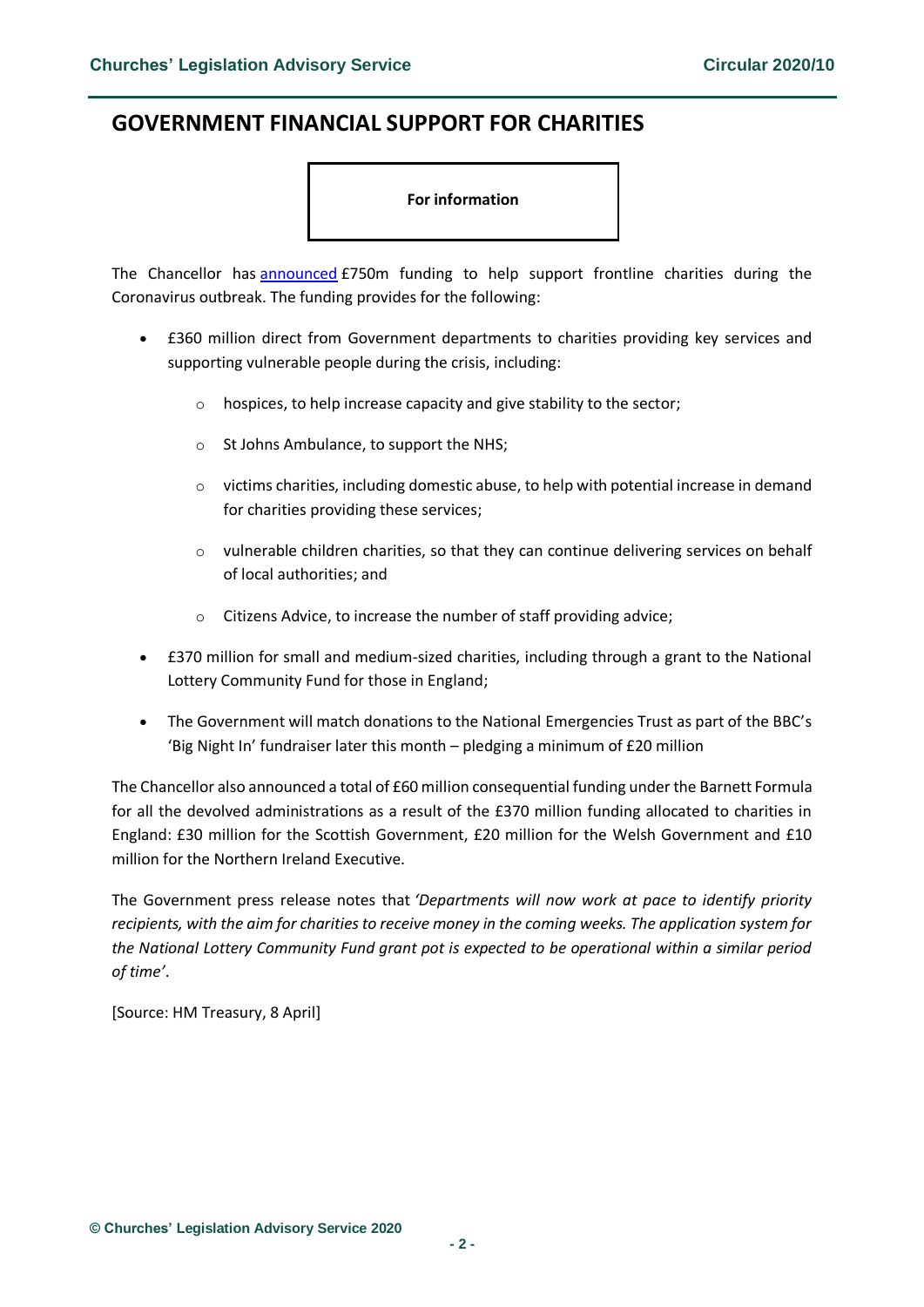## <span id="page-2-0"></span>**COVID-19 GUIDANCE**

## <span id="page-2-1"></span>**Guidance from the charity regulators**

**For information** 

The Charity Commission, OSCR and CCNI have all published guidance for charities in relation to the Coronavirus outbreak. The guidance covers issues such as holding virtual board meetings and changing charitable objectives to support the effort to tackle coronavirus:

- [Charity Commission,](https://www.gov.uk/guidance/coronavirus-covid-19-guidance-for-the-charity-sector?utm_source=068663df-d4f1-42de-8cc1-8d00f73cfbce&utm_medium=email&utm_campaign=govuk-notifications&utm_content=daily) updated 7 April.
- **OSCR**, published 30 March.
- [CCNI,](https://www.charitycommissionni.org.uk/charity-essentials/covid-19-guidance/covid-19-guidance-for-charities/#SUPPORT) published 1 April.

All three regulators point out that, where a charity's governing document does not give the trustees power to hold meetings over the phone or using digital solutions, they will be understanding about such a departure in the current circumstances, but *trustees should record their decision to hold a 'virtual' meeting in order to demonstrate good governance*.

[Source: Charity Commission, 7 April; OSCR, 30 March, CCNI, 1 April]

## <span id="page-2-2"></span>**Furloughed employees**



There is a considerable degree of confusion about what an employee 'on furlough' may and may not do. The Government [guidance](https://www.gov.uk/guidance/check-if-you-could-be-covered-by-the-coronavirus-job-retention-scheme#while-youre-on-furlough) says this:

'Once you are on furlough you will not be able to work for your employer. You can undertake training or volunteer subject to public health guidance, as long as you're not:

- making money for your employer or a company linked or associated to your employer
- providing services to your employer or a company linked or associated to your employer.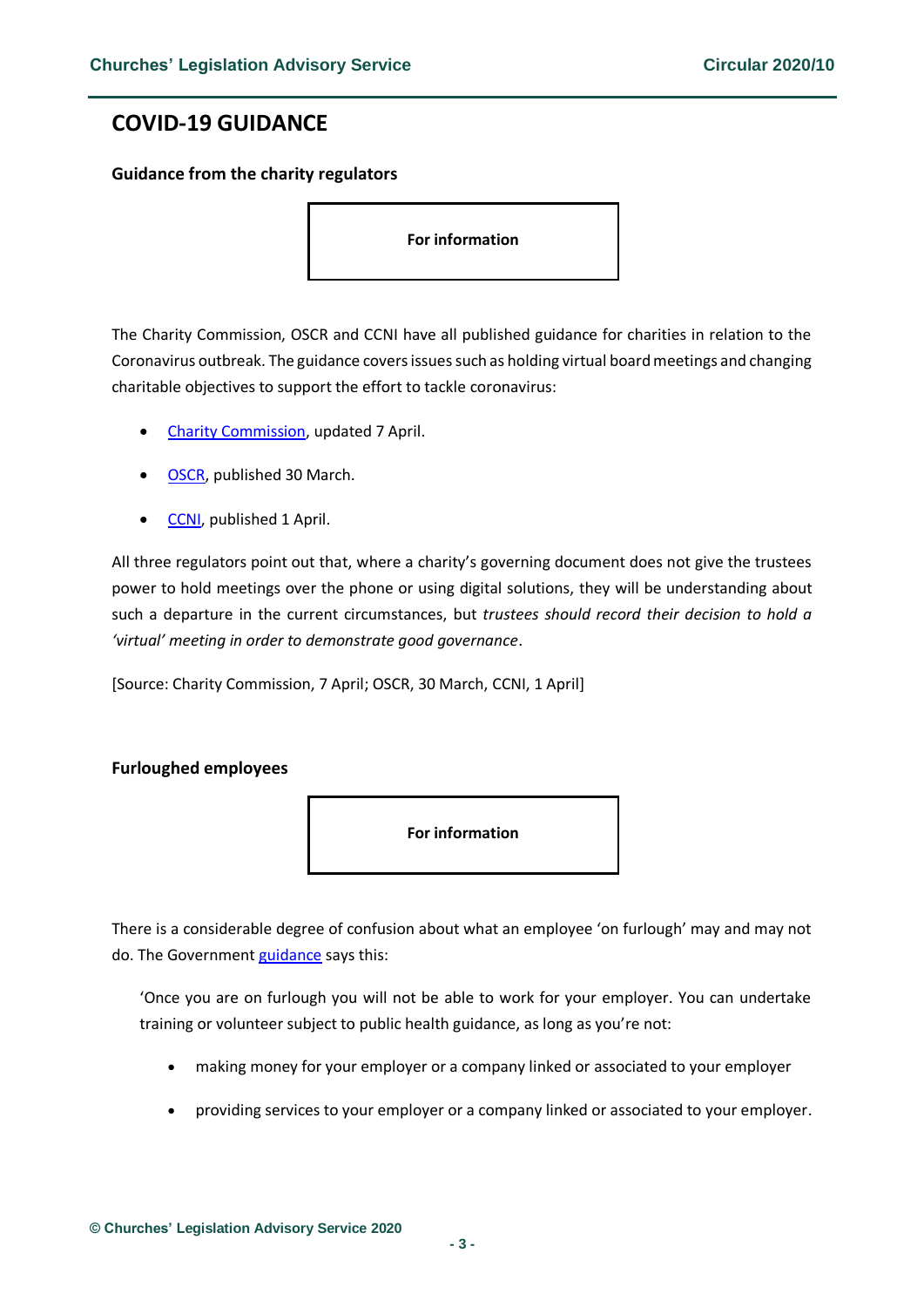If workers are required to, for example, complete training courses whilst they are furloughed, then they must be paid at least their appropriate minimum wage (NLW, NMW or AMW) for the time spent training, even if this is more than the 80% of their wage that will be subsidised.

Whilst furloughed your employer cannot ask you to do work for another linked or associated company.

If your contract allows, you may undertake other employment while your current employer has placed you on furlough, and this will not affect the grant that they can claim under the scheme. You will need to be able to return to work for the employer that has placed you on furlough if they decide to stop furloughing you, and you must be able to undertake any training they require while on furlough. If you take on new employment, you should make sure you complete the [starter](https://www.gov.uk/government/publications/paye-starter-checklist)  [checklist](https://www.gov.uk/government/publications/paye-starter-checklist) form with your new employer correctly. If you are furloughed from another employment, you should complete Statement C. Any activities undertaken while on furlough must be in line with the latest Public Health guidance during the COVID-19 outbreak.

Your employer can still make you redundant while you're on furlough or afterwards.

Your rights as an employee are not affected by being on furlough, including [redundancy rights.](https://www.gov.uk/redundancy-your-rights)

If your employer chooses to place you on furlough, you will need to remain on furlough for a minimum of 3 consecutive weeks. However, your employer can place you on furlough more than once, and one period can follow straight after an existing furlough period, while the scheme is open. The scheme will be open for at least 3 months.'

The Scheme appears to include office holders *always provided they are paid through PAYE*. It appears on the face of it that ministers of religion can be furloughed but, in reality, almost all of them are carrying on with their normal duties, with the exception of conducting public worship, so, in reality, it is difficult to see how they can be furloughed under the Scheme *because they are still working*.

Furthermore, the advice of the NCVO – to which we have been referred by the Charity Commission, is as follows:

## '**People can volunteer, but with some restrictions**

Furloughing is an 'all or nothing' decision. Furloughed employees cannot do any work for their organisation. While on furlough, employees must not provide services or make money for (or on behalf of) their employer. That includes volunteering.

The reasons are clear: furloughed staff members coming back to 'volunteer' in their same role while the organisation claims a government grant is not in the spirit of the scheme. There is a risk the scheme could be abused by employers and staff could be put under pressure to 'volunteer'. Breaching the guidance could invalidate the organisation's claim for grants under the scheme.